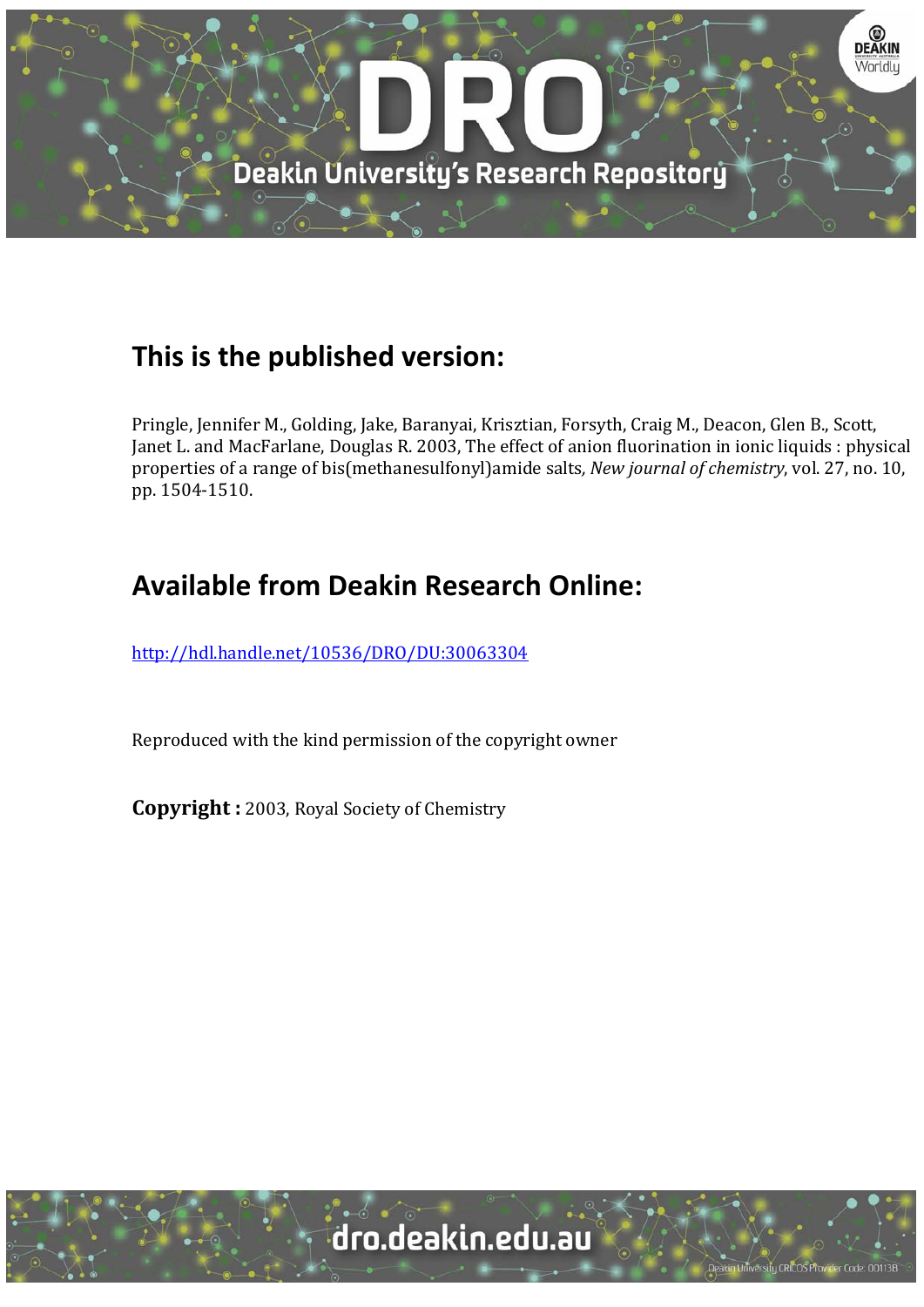# The effect of anion fluorination in ionic liquids—physical properties of a range of bis(methanesulfonyl)amide salts

# Jennifer M. Pringle,\*<sup>a</sup> Jake Golding,<sup>b</sup> Krisztian Baranyai,<sup>a</sup> Craig M. Forsyth,<sup>a</sup> Glen B. Deacon,<sup> $a$ </sup> Janet L. Scott<sup> $a$ </sup> and Douglas R. MacFarlane<sup> $a$ </sup>

- <sup>a</sup> Centre for Green Chemistry, School of Chemistry, Monash University, Clayton, Victoria 3800, Australia. E-mail: j.pringle@sci.monash.edu.au; Fax: (+613) 9905 4597; Tel: (+613) 9905 4535
- $b$  CSIRO Manufacturing and Infrastructure Technology, Private Bag 33, Clayton South MDC, Victoria 3169, Australia

Received (in Montpellier, France) 11th April 2003, Accepted 21st May 2003 First published as an Advance Article on the web 28th August 2003

The bis(trifluoromethanesulfonyl)amide, TFSA, anion is widely used in the genesis of room temperature ionic liquids as it is non-spherical, fluorinated and has a particularly diffuse charge. However, the extent to which each of these structural features is responsible for the low melting point, fluidity and excellent stability of the resultant ionic liquids has yet to be described. We present the synthesis and analysis of a range of analogous, non-fluorinated species containing the bis(methanesulfonyl)amide, NMes<sub>2</sub><sup>-</sup>, ligand. Utilisation of this anion produces ionic liquids that are hydrophilic and extremely low melting, but with decreased thermal and electrical stability and significantly increased viscosity. The crystal structures of the dimethyl pyrrolidinium bis(methanesulfonyl)amide and TFSA species are compared, and the number of close contacts within each is assessed. Comparison of these structural and physical properties provides new insight into the effect of anion fluorination on these ionic liquids. Example of 28 August 2003. The effect of anion fluorination in ionic liquids—physical properties<br>
of a range of bis(methanesulfonyl)amide salts<br>
Jennife M. Pringle <sup>28</sup> Also Godina, <sup>2</sup> Conje M. Foreyth, <sup>2</sup> Conje M. Fore

### Introduction

In the investigation of new anions for use in ionic liquids, for application both as solvents and in electrochemical devices, it has become apparent that the bis(trifluoromethanesulfonyl) amide anion gives ionic liquids with substantially lower melting points and higher fluidity than almost any other anion. Additionally, the organic salts of the bis(trifluoromethanesulfonyl)amide anion are generally hydrophobic and are characteristically extremely stable, both thermally and electrochemically. Ionic liquids containing the bis(trifluoromethanesulfonyl)amide (TFSA) anion were first reported by Koch et al.<sup>1</sup> and, shortly after, by Bonhôte et al.<sup>2</sup> Since then, this species of ionic liquid has proven particularly popular for a range of applications.<sup>3</sup>

The TFSA anion combines a number of structural features to give the resultant salts their advantageous physical properties. The charge on the TFSA anion is particularly diffuse, spread through the S–N–S core and partially to the trifluoromethane groups, and this diffusivity results in a decreased interaction between the cation and the anion compared to ionic compounds with more localised anion charges, such as the halides. This is an important factor in reducing the melting point of the ionic liquid.<sup>2</sup> There is a complex, but poorly understood, relationship between anion and cation size, degree of interaction (both ionic and hydrogen bonding), packing, etc. that relates the physical properties of ionic liquids to their chemical structure. In an effort to enhance the understanding of such physico-chemical effects and in a continued drive to make and assess new ionic liquids, we report the synthesis of a range of novel ionic liquids of the bis(methanesulfonyl)amide anion (NMes<sub>2</sub>). It was proposed that these species would exhibit the same favourable physical properties of the analogous TFSA species – good thermal and electrochemical stability

etc. – but also have the additional advantage (for selected applications) of being hydrophilic and lower melting. In addition they would provide an insight into the effect of anion fluorination.

# **Experimental**

# General

Unless stated otherwise, chemicals were used as received (Sigma-Aldrich). The solvents (BDH) were dried over bakedout 3 Å molecular sieves.

Differential Scanning Calorimetry (DSC) was carried out on a Perkin-Elmer DSC-7 calibrated with cyclohexane  $(-86$  and 6.54 °C) and p-nitrotoluene (51.64 °C). <sup>1</sup>H and <sup>13</sup>C NMR spectra were recorded at 300 MHz and 75 MHz respectively on a Bruker DPX-300 MHz spectrometer, in  $d_6$ -DMSO with tetramethylsilane as an internal standard.

Infrared spectra were recorded on a Perkin-Elmer FTIR 1600 instrument. Solid samples were examined as KBr discs  $\sim$ 5% w/w, while liquid samples were examined between sodium chloride plates.

Positive and negative electrospray mass spectroscopy was carried out on a Micromass Platform with an electrospray source. Samples were dissolved in a 1:1 methanol–water mixture. Viscosity was measured using an ASTM Kinematic viscometer size 500 inside a nitrogen dry box, at ambient temperature  $(23 \degree C)$  (flow times were in the order of minutes, hence uncertainties in time measurements were negligible). Density was measured by duplicated weighing of 2 mL, measured precisely using a microsyringe, of rigorously dried samples, using a balance accurate to four decimal places.

Cyclic voltammograms were recorded under a nitrogen atmosphere in a nitrogen dry box using a Maclab potentiostat,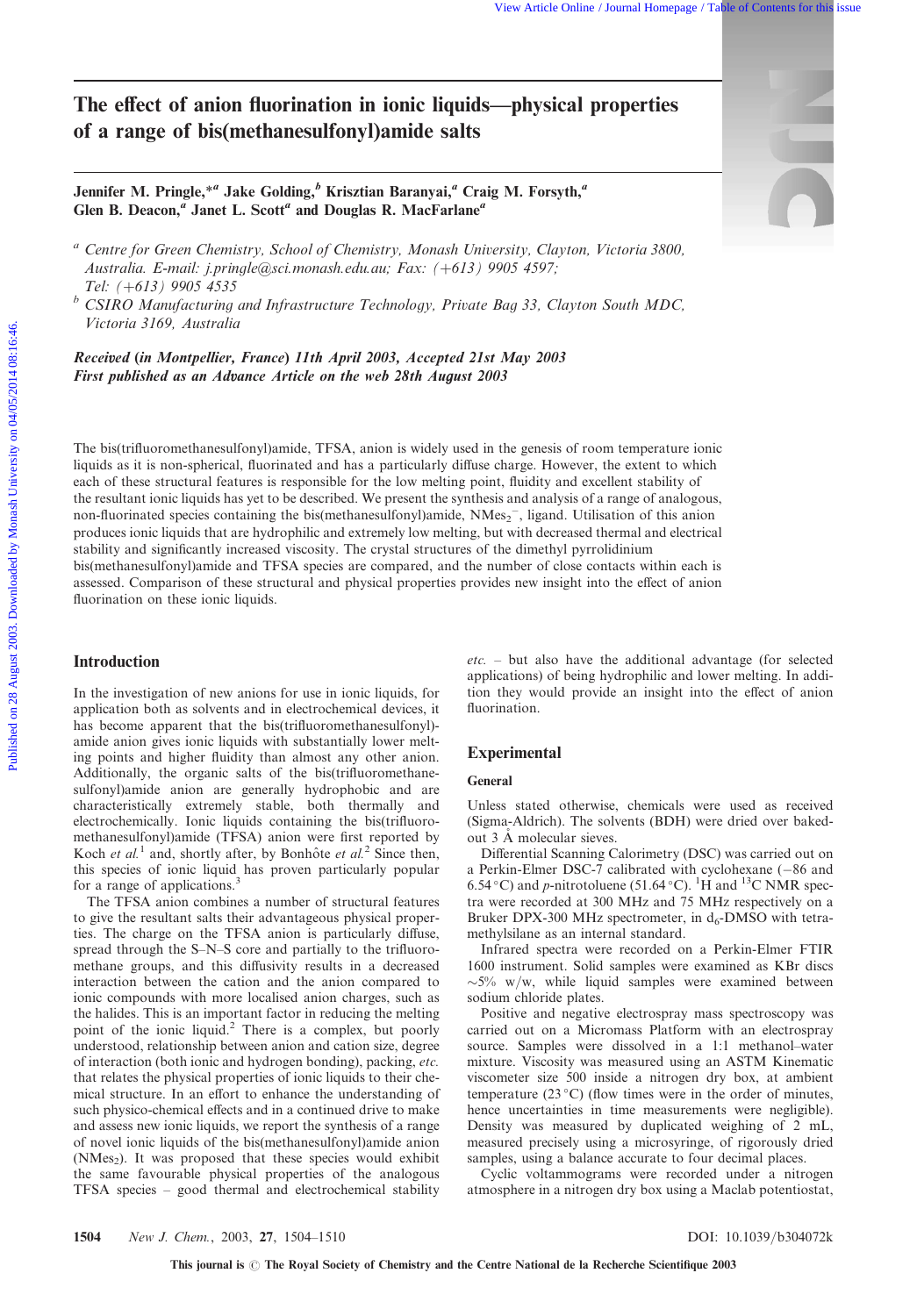and Maclab software. Electrodes consisted of a glassy carbon working electrode, a platinum wire counter electrode and a silver wire pseudo-reference electrode. Samples were dried for several hours under vacuum at  $< 0.1$  atm, 50 °C before analysis.

Conductivity was measured using a locally designed multisample conductance cell consisting of a block of aluminium into which sample compartments were drilled. The cell constants of each compartment were determined using 0.01 M KCl at  $25^{\circ}$ C and were approximately 1. The temperature was determined using a thermocouple and heating probe set into the aluminium block and connected to a Shimaden digital temperature controller. The conductivities were measured using AC Impedance spectroscopy between 20 Hz and 1 MHz on an HP4284A impedance meter. The conductance of the samples was determined from the real axis touchdown in the Nyquist plot.

The gas solubility measurements were made with a gravimetric microbalance (Cahn C-1000 Recording Balance) contained within a sample chamber and interfaced to a 166 MHz IBM PC via a DAC 220 analog to digital converter card. The weight range, sensitivity and sampling rate used in these experiments was  $10 \text{ mg}$ ,  $50 \text{ µ}$  and  $1 \text{ Hz}$  respectively. The carbon dioxide was of food grade purity, 99.95%, purchased from BOC gases. The samples were dried and degassed thoroughly to a constant weight before use. The low solubility of  $CO<sub>2</sub>$  (discussed below) is testament to the purity of the ionic liquid, as the presence of the  $(CH_3SO_2)_2NH$  or  $CH_3SO_2NH_2$  starting materials would greatly increase the  $CO<sub>2</sub>$  solubility.

#### X-Ray crystallography

Data for single crystal structure analysis was measured on Nonius Kappa CCD using MoK $\alpha$  radiation ( $\lambda = 0.71073$  Å) at  $T = 123(2)$  K. Structure solution and refinement was achieved using the programs SHELXS-97<sup>4</sup> and SHELXL-97<sup>5</sup> respectively. Thermogravimetric analysis (TGA) was performed using an STA 1500 Rheometer Scientific, calibrated with indium, tin, lead and zinc, under a nitrogen atmosphere at a heating rate of  $10^{\circ}$ C min<sup>-1</sup>.  $\dagger$ 

Crystal data for  $P_{11}(NMes_2)$ .  $C_8H_{20}N_2O_4S_2$ ,  $M = 272.38$ , colourless prismatic,  $0.075 \times 0.30 \times 0.30$  mm<sup>3</sup>, monoclinic, space group  $P2_1/n$  (No. 14),  $a = 8.2308(1)$ ,  $b = 10.5652(1)$ ,  $c =$ 14.6405(2)  $\mathring{A}$ ,  $\mathring{\beta} = 95.159(1)^\circ$ ,  $V = 1268.0(4) \mathring{A}^3$ ,  $Z = 4$ ,  $D_c =$ 1.427 g/cm<sup>3</sup>,  $F_{000} = 584$ ,  $2\theta_{\text{max}} = 56.6^{\circ}$ , 18383 reflections collected, 3104 unique  $(R_{int} = 0.0429)$ . Final  $GooF = 1.089$ .  $R1 = 0.0308, wR2 = 0.0778, R$  indices based on 2477 reflections with I >  $2\sigma(I)$  (refinement on  $F^2$ ), 225 parameters, 0 restraints. Lp and absorption corrections applied,  $\mu = 0.422$  mm<sup>-1</sup>.

#### Synthesis and characterisation

Synthesis of the iodide salts of the imidazolium, tetraalkylammonium and pyrrolidinium cations has been reported previously.6,7 For consistency the abbreviations previously used to describe the pyrrolidinium and ammonium cation are used here, where  $P =$  pyrrolidinium and  $N =$  ammonium, with a subscript to indicate the number of carbons in the linear alkyl chain substituent (Scheme 1), emi indicates the 1-ethyl-3 methylimidazolium cation. For simplicity the bis(methanesulfonyl)imide anion is referred to as  $NMes<sub>2</sub>$ , to indicate its structure in terms of two mesylate moieties bonded to a nitrogen atom. This is similar nomenclature to that used by Bonhôte et al.,<sup>2</sup> who abreviate the TFSA anion as  $NTf_2$ , where Tf indicates the triflate moiety.



Scheme 1 The chemical structures of the pyrrolidinium, imidazolium and bis(methanesulfonyl)amide ions.

Bis(methanesulfonyl)amine (HNMes<sub>2</sub> 1).  $CH<sub>3</sub>SO<sub>2</sub>NH<sub>2</sub>$  (22.0) g, 0.231 mol) and KOH (25.956 g, 0.462 mol) were added together in water and cooled to  $0^{\circ}$ C. CH<sub>3</sub>SO<sub>2</sub>Cl (18 ml, 0.231 mol) was added dropwise and the stirred solution warmed slowly to room temperature and stirred for 5 h. The solution was then acidified with HCl and cooled overnight, producing a white precipitate, which was removed by filtration and washed with diethyl ether. Recrystalisation from acetone gave the product as a white solid, yield 31.9 g, 80%, mp 150 °C. (lit. mp = 152–155 °C).<sup>9</sup> IR (KBr): 3275.9 s, 2665 w, 1637 w, 1578 w, 1328 s [ $\gamma(SO_2)$ ], 1155 s [ $\nu(SO_2)$ ], 986 s, 918 s, 884 s, 768 s, 531 s, 500 s cm<sup>-1</sup>. <sup>1</sup>H NMR (300 MHz, D<sub>2</sub>O):  $\delta$  (ppm) 3.0, s, CH<sub>3</sub>. ES-MS; ES<sup>-</sup> m/z 171.9, 100%  $[(CH_3SO_2)_2N]$ <sup>-</sup>

Conversion of the halide salts to the desired bis(methanesulfonyl)amide salts was effected by reaction with silver hydroxide, prepared by reaction of AgNO<sub>3</sub> and 1 M NaOH solution. The precipitated AgOH was washed thoroughly to remove any residual salts then added to an aqueous solution of the halide salt. The solution was stirred for 1 h and the precipitated solid (AgI and excess AgOH) filtered off. An equimolar amount of bis(methanesulfonyl)amine  $(CH_3SO_2)_2NH$  was added to the aqueous solution of the  $cat<sup>+</sup>OH<sup>-</sup>$  to effect the metathesis to the  $NMes<sub>2</sub>$  species. This synthetic technique is particularly advantageous as the end point of the metathesis can be easily detected by pH measurement, which ensures the absence of any unreacted acid or hydroxide ionic liquid. The water was then removed by evaporation under vacuum. Repeated addition of dichloromethane or chloroform, followed by cooling to ca.  $-10$  °C for 48 h and filtration through glass fibre filter paper to remove any precipitated silver salts, was performed to ensure the remove of any silver species, as confirmed by mass spectrometry. The absence of organic impurities was confirmed by  ${}^{1}H$  and  ${}^{13}C$  NMR and IR. All samples were dried for several hours under vacuum at  $< 0.1$ atm, 50 °C and the absence of water confirmed by TGA analysis, which showed no weight loss from the samples below at least 250 °C. All of the NMes<sub>2</sub> ionic liquids prepared were fully miscibile with water. From the Solution of the Solution of the Solution of the Solution of the Solution of the Solution of the Solution of the Solution of the Solution of the Solution of the Solution of the Solution of the Solution of the Solu

> $N$ , $N$ -dimethylpyrrolidinium bis(methanesulfonyl)amide (P<sub>11</sub>N- $Mes<sub>2</sub>, 2). AgNO<sub>3</sub> (1.94 g, 11.4 mmol, converted to AgOH)$ by reaction with 1 M NaOH solution),  $P_{11}I$  (2.16 g, 9.5 mmol) and  $HN(SO_2CH_3)_2$  (1.64 g, 9.5 mmol) gave 2 as a colourless solid (2.46 g, 95% yield, m.p. 40–55 °C). IR (KBr): 3530 s br, 3029 m, 2976 m, 2936 m [d(C–H)], 2087 w br, 1875 w br, 1752 w br, 1645 m br, 1478 s br [g(C–H)], 1421 m br, 1320 m br, 1268 s br [v (SO<sub>2</sub>)], 1141 s [v (SO<sub>2</sub>)], 1106 s [v (SO<sub>2</sub>)],  $1058$  s,  $957$  s,  $819$  s,  $782$  s cm<sup>-1</sup>. <sup>1</sup>H NMR (300 MHz, DMSO- $d_6$ ):  $\delta$  (ppm) 2.1, m, 4H, 2CH<sub>2</sub> (ring); 2.7, s, 6H,  $2SO_2$ –CH<sub>3</sub>; 3.1, s, 6H, 2N–CH<sub>3</sub>; 3.5, t, 4H, 2CH<sub>2</sub> (ring). <sup>13</sup>C NMR (75 MHz, DMSO- $d_6$ ):  $\delta$  (ppm) 21.3, CH<sub>2</sub>; 40.0,  $SO_2CH_3$ ; 50.9, CH<sub>3</sub>; 64.7, CH<sub>2</sub> (ring). ES-MS: ES<sup>+</sup>  $m/z$ 372.3, 5%  $[[P_{11}]_2^+[(CH_3SO_2)_2N^-]]^+$ ; 99.8, 100%  $[P_{11}]^+$ . ES<sup>-</sup>  $m/z$  171.8, 100%  $[(CH_3SO_2)_2N]$ .

> N-methyl-N-ethyl-pyrrolidinium bis(methanesulfonyl)amide  $(P_{12}NMes_2, 3)$ . Ag $NO_3$  (1.94 g, 11.4 mmol, converted to AgOH),  $P_{12}I$  (2.29 g, 9.5 mmol) and  $HN(SO_2CH_3)_2$  (1.64 g,

y CCDC reference number 210766. See http://www.rsc.org/suppdata/nj/b3/b304072k/ for crystallographic files in CIF or other electronic format.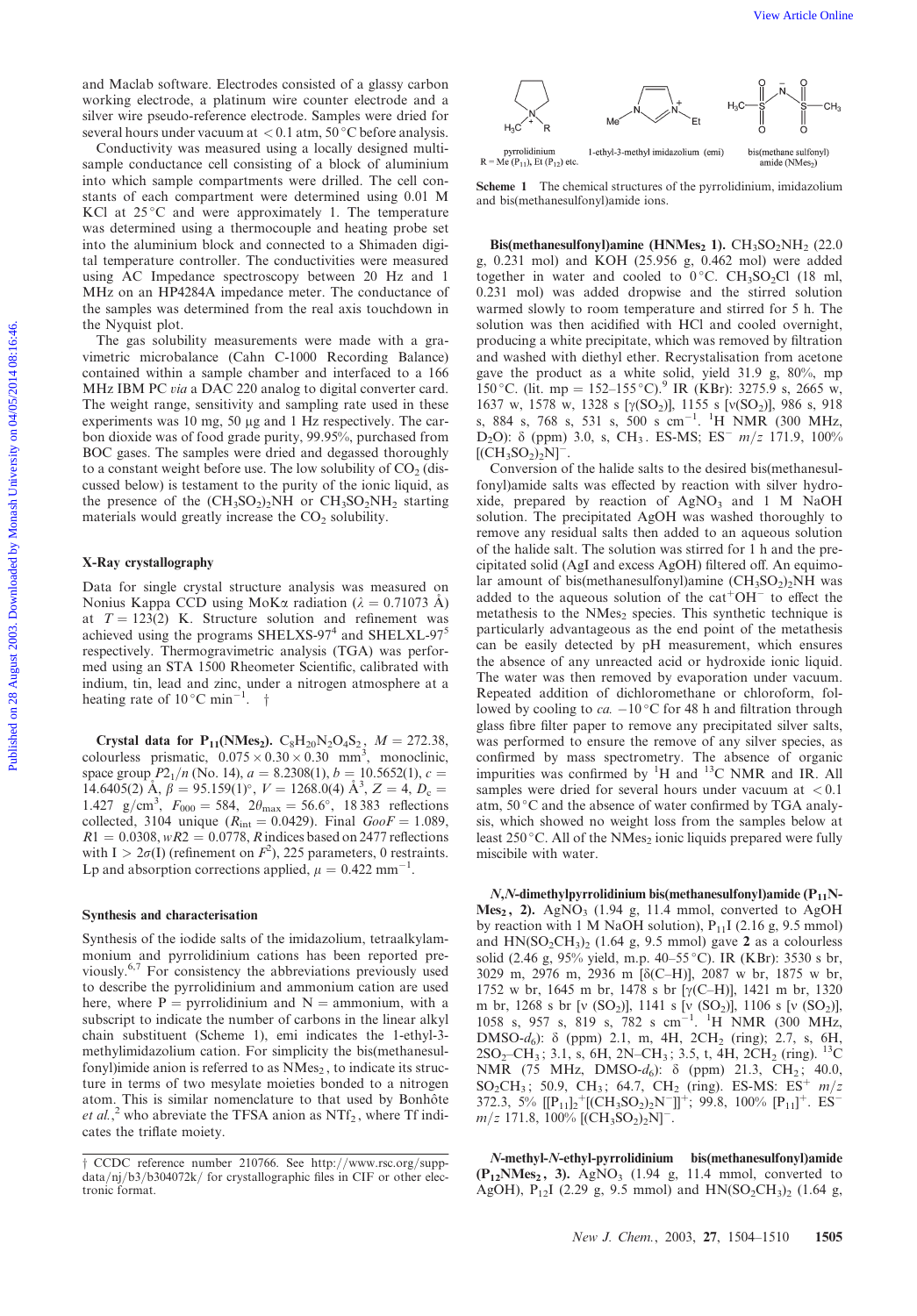9.5 mmol) gave 3 as a colourless liquid (2.51 g, 92% yield). IR (neat liquid): 3534 s br, 3026 m [v(C–H)], 2986 m [v(C–H)], 1873 w br, 1750 w br, 1648 m br, 1472 m br [v(C–H)], 1425 w, 1318 m s, 1269 s [v(SO<sub>2</sub>)], 1140 m [v(SO<sub>2</sub>)], 1106 s [v(SO<sub>2</sub>)],  $1057$  s, 955 m, 818 s, 761 s cm<sup>-1</sup>. <sup>1</sup>H NMR (300 MHz, DMSO- $d_6$ ):  $\delta$  (ppm) 1.3, t, 3H, CH<sub>3</sub>; 2.1, m, 4H, 2CH<sub>2</sub> (ring); 2.7, s, 6H,  $2SO_2$ –CH<sub>3</sub>; 3.0, s, 3H, CH<sub>3</sub>; 3.4, q, 2H, CH<sub>2</sub>; 3.5, m, 4H, 2CH<sub>2</sub> (ring). <sup>13</sup>C NMR (75 MHz, DMSO-d<sub>6</sub>):  $\delta$  (ppm) 8.7, CH<sub>3</sub>; 21.0, 2CH<sub>2</sub> (ring); 39.5,  $SO_2$ -CH<sub>3</sub>; 46.9, CH<sub>3</sub>; 58.3,  $2CH_2$  (ring); 62.9,  $CH_2$ . ES-MS;  $ES^+$   $m/z$  400.3, 5%  $[[P_{12}^{\dagger}]_2[(CH_3SO_2)_2N^-]]^{\dagger}; 100\% [P_{12}]^{\dagger}. ES^- m/z 458.1, 20\%$  $[[P_{12}]^+[(CH_3SO_2)_2N^-]_2^-; 171.9, 100\%[(CH_3SO_2)_2N]^-.$ 

N-methyl-N-propyl-pyrrolidinium bis(methanesulfonyl)amide  $(P_{13}NMes_2, 4)$ . AgNO<sub>3</sub> (1.94 g, 11.4 mmol, converted to AgOH), P<sub>13</sub>I (2.42 g, 9.5 mmol) and HN(SO<sub>2</sub>CH<sub>3</sub>)<sub>2</sub> (1.64 g, 9.5 mmol) gave 4 as a colourless liquid (2.57 g, 90% yield). IR (neat liquid): 3554 s br, 3281 m, 3025 s [v(C–H)], 2974 s [v(C-H)], 2884 s [v(C-H)], 2360, 1869 m, 1749 m, 1647 m, 1474 s  $[v(C-H)]$ , 1424 m, 1316 s, 1271 s  $[v(SO<sub>2</sub>)]$ , 1139 s [v(SO<sub>2</sub>)], 1107 s [v(SO<sub>2</sub>)], 1053 s, 953 s, 817 s, 758 s, 695 m cm<sup>-1</sup>. <sup>1</sup>H NMR (300 MHz, DMSO- $d_6$ ):  $\delta$  (ppm) 0.9, t, 3H,  $CH_3$ ; 1.7, m, 2H,  $CH_2$ ; 2.1, m, 4H, 2CH<sub>2</sub> (ring); 2.7, s, 6H, 2SO<sub>2</sub>-CH<sub>3</sub>; 3.0, s, 3H, CH<sub>3</sub>; 3.3, m, 2H, CH<sub>2</sub>; 3.4, m, 4H, 2CH<sub>2</sub> (ring). <sup>13</sup>C NMR (75 MHz, DMSO- $d_6$ ):  $\delta$  (ppm) 10.6,  $CH_3$ ; 16.5,  $CH_2$ ; 21.0, 2CH<sub>2</sub> (ring); 42.0,  $SO_2$ -CH<sub>3</sub>; 47.5, CH<sub>3</sub>; 63.4, CH<sub>2</sub> (ring); 64.4, CH<sub>2</sub>. ES-MS; ES<sup>+</sup>  $m/z$  428.3, 5%  $[[P_{13}]_2^+$ [(CH<sub>3</sub>SO<sub>2</sub>)N]<sup>-</sup>]<sup>+</sup>; 127.8, 100%  $[P_{13}]^+$ . ES<sup>-</sup>  $m/z$  474.1, 5%  $[[P_{13}]^+[(CH_3SO_2)_2N^-]_2]^-$ ; 171.8, 100%  $[ (CH<sub>3</sub>SO<sub>2</sub>)<sub>2</sub>N ]<sup>-</sup>.$ 9.5. The Lie Consense of the Consense of the Consense of the Consense of the Consense of the Consense of the Consense of the Consense of the Consense of the Consense of the Consense of the Consense of the Consense of the

N-methyl-N-butyl-pyrrolidinium bis(methanesulfonyl)amide  $(P_{14}NMes_2, 5)$ . Ag $NO_3$  (1.94 g, 11.4 mmol, converted to AgOH),  $P_{14}I$  (2.55 g, 9.5 mmol) and  $HN(SO_2CH_3)_2$  (1.64 g, 9.5 mmol) gave 5 as a colourless liquid (2.75 g, 92% yield). IR (neat liquid) 3554 s br, 3025 m [v(C–H)], 2964 s [v(C–H)], 2877 m, 1870 w, 1750 w, 1637 w, 1468 m [n(C–H)], 1424 w, 1315 m, 1271 s [v(SO<sub>2</sub>)], 1139 m [v(SO<sub>2</sub>)], 1107 s [v(SO<sub>2</sub>)],  $1053$  s, 954 m, 817 m, 758 m, 695 cm<sup>-1</sup>. <sup>1</sup>H NMR (300 MHz, DMSO-d<sub>6</sub>):  $\delta$  (ppm) 0.9, t, 3H, CH<sub>3</sub>; 1.3, m, 2H,  $CH_2$ ; 1.7, m, 2H,  $CH_2$ ; 2.1, m, 4H, 2CH<sub>2</sub> (ring); 2.7, s, 6H,  $2SO_2$ -CH<sub>3</sub>; 3.0, s, 3H, CH<sub>3</sub>; 3.3, m, 2H, CH<sub>2</sub>; 3.5, m, 4H,  $2CH_2$  (ring). <sup>13</sup>C NMR (75 MHz, DMSO- $d_6$ ):  $\delta$  (ppm) 13.4, CH<sub>3</sub>; 19.2, CH<sub>2</sub>; 21.0, 2CH<sub>2</sub> (ring); 24.8, CH<sub>2</sub>; 42.1, SO<sub>2</sub>-CH<sub>3</sub>; 47.5, CH<sub>3</sub>; 62.9 2CH<sub>2</sub> (ring); 63.3, CH<sub>2</sub>. ES-MS; ES<sup>+</sup>  $m/z$  456.3, 8%  $[[P_{14}]_2^+[(CH_3SO_2)\text{N}]^-]^+$ ; 141.9, 100%  $[P_{14}]^+$ .  $ES^ m/z$  486.1, 20%  $[[P_{14}]^+[(CH_3SO_2)_2N^-]_2]^-$ ; 171.9, 100%  $[ (CH<sub>3</sub>SO<sub>2</sub>)<sub>2</sub>N]$ <sup>-</sup>.

N-methyl-N-hexyl-pyrrolidinium bis(methanesulfonyl)amide  $(P_{16}NMes<sub>2</sub>$ , 6). AgNO<sub>3</sub> (1.94 g, 11.4 mmol, converted to AgOH),  $P_{16}I$  (2.82 g, 9.5 mmol) and HN(SO<sub>2</sub>CH<sub>3</sub>)<sub>2</sub> (1.64 g, 9.5 mmol) gave 6 as a colourless liquid (2.86 g, 88% yield). IR (neat liquid) 3568 m br, 3025 m [v(C–H)], 2932 s [v(C– H)], 2860 m, 1870 m, 1749 m, 1654 m, 1469 m [v(C–H)], 1424, 1379, 1355, 1315, 1272 s [v(SO<sub>2</sub>)], 1140 m, [v(SO<sub>2</sub>)],  $1108$  s, [v(SO<sub>2</sub>)], 1055 s, 956 m, 817 s, 759 s, 695 m cm<sup>-1</sup>. <sup>1</sup>H NMR (300 MHz, DMSO- $d_6$ ):  $\delta$  (ppm) 0.9, t, 3H, CH<sub>3</sub>; 1.3, m, 6H, 3CH<sub>2</sub>; 1.7, m, 2H, CH<sub>2</sub>; 2.1, m, 4H, 2CH<sub>2</sub>; 2.8, s, 6H,  $2SO_2$ -CH<sub>3</sub>; 3.0, s, 3H, CH<sub>3</sub>; 3.3, m, 2H, CH<sub>2</sub>; 3.4, m, 4H, 2CH<sub>2</sub> (ring). <sup>13</sup>C NMR (75 MHz, DMSO- $d_6$ ):  $\delta$  (ppm) 13.2, CH<sub>3</sub>; 20.5, CH<sub>2</sub>; 21.3, 2CH<sub>2</sub> (ring); 22.3, CH<sub>2</sub>; 25.0, CH<sub>2</sub>; 30.1, CH<sub>2</sub>; 41.6, SO<sub>2</sub>-CH<sub>3</sub>; 47.0, CH<sub>3</sub>; 62.5, 2CH<sub>2</sub> (ring); 62.9, CH<sub>2</sub>. ES-MS; ES<sup>+</sup>  $m/z$  512.3, 7%  $[[P_{16}]_2^+$ [(CH<sub>3</sub>SO<sub>2</sub>)N]<sup>-</sup>]<sup>+</sup>; 170.0, 100%  $[P_{16}]^+$ . ES<sup>-</sup> m/z 514.1,  $10\%$  [[P<sub>16</sub>]<sup>+</sup>[(CH<sub>3</sub>SO<sub>2</sub>)<sub>2</sub>N<sup>-</sup>]<sub>2</sub>]<sup>-</sup>; 171.8, 100% [(CH<sub>3</sub>SO<sub>2</sub>)<sub>2</sub>N]<sup>-</sup>.

N-hexyl-N,N,N-triethylammonium bis(methanesulfonyl)amide  $(N_{6222}NMes_2, 7)$ . AgNO<sub>3</sub> (1.94 g, 11.4 mmol, converted to AgOH),  $N_{6222}I$  (2.98 g, 9.5 mmol) and  $HN(SO_2CH_3)_2$  (1.64 g, 9.5 mmol) gave 7 as a colourless liquid (2.89 g, 85% yield). IR (neat liquid) 3554 m br, 2955 s  $[v(C-H)]$ , 2932 s [ $v(C-H)$ ], 2861 m, 1868.7 w, 1750 w, 1646 w, 1460 m [ $v(C-H)$ ] H)], 1397 m, 1313 m, 1272 s [v(SO<sub>2</sub>)], 1140 m [v(SO<sub>2</sub>)], 1109 m [v(SO<sub>2</sub>)], 1056 s, 955 m, 816 s, 758 s, 695 w cm<sup>-1</sup>. <sup>1</sup>H NMR (300 MHz, DMSO-d<sub>6</sub>): δ (ppm) 0.9, t, 3H, CH<sub>3</sub>; 1.2, t, 9H, 3CH<sub>3</sub>; 1.3, m, 6H, 3CH<sub>2</sub>; 1.6, m, 2H, CH<sub>2</sub>; 2.7, s, 6H, 2SO<sub>2</sub>–CH<sub>3</sub>; 3.1, m, 2H, N–CH<sub>2</sub>; 3.2, 6H, 3N–CH<sub>2</sub>. <sup>13</sup>C NMR (75 MHz, DMSO- $d_6$ ):  $\delta$  (ppm) 7.1, 3CH<sub>3</sub>; 13.7, CH<sub>3</sub>; 20.8, CH<sub>2</sub>; 21.8, CH<sub>2</sub>; 25.4, CH<sub>2</sub>; 30.6, CH<sub>2</sub>; 42.1, SO<sub>2</sub>-CH<sub>3</sub>; 51.9, 3N–CH<sub>2</sub>; 56.0, N–CH<sub>2</sub>. ES-MS; ES<sup>+</sup>  $m/z$  544.4,  $10\%$  [N<sub>6222</sub>]<sub>2</sub><sup>+</sup>[(CH<sub>3</sub>SO<sub>2</sub>)<sub>2</sub>N<sup>-</sup>]; 186.1, 100% [N<sub>6222</sub>]<sup>+</sup>. ES<sup>-</sup>  $m/z$  530.2, 30%  $[N_{6222}]^+$ [(CH<sub>3</sub>SO<sub>2</sub>)<sub>2</sub>N<sup>-</sup>]<sub>2</sub>); 171.9, 100%  $[(CH_3SO_2)_2N]^{-}$ .

N-hexyl-N,N,N-tributylammonium bis(methanesulfonyl)amide  $(N_{6444}NMes_2, 8)$ . AgNO<sub>3</sub> (1.94 g, 11.4 mmol, converted to AgOH), N<sub>6444</sub>I (3.78 g, 9.5 mmol) and  $HN(SO_2CH_3)_2$  (1.64 g, 9.5 mmol) gave 8 as a colourless liquid (3.78 g, 90% yield). IR (neat liquid) 3568 m, 2960 s [v(SO<sub>2</sub>)], 2875 s [v(C–H)], 1869 m, 1747 m, 1637 m, 1470 s [v(C–H)], 1312 m, 1275 s [v(SO<sub>2</sub>)], 1140 s [v(SO<sub>2</sub>)], 1110 s [v(SO<sub>2</sub>)], 1055 s, 956 s, 816 s, 757 s  $cm^{-1}$ . <sup>1</sup>H NMR (300 MHz, DMSO-d<sub>6</sub>): δ (ppm) 0.9, m, 12H, 4CH<sub>3</sub>; 1.3, m, 12H, 6 CH<sub>2</sub>; 1.6, m, 8H, 4CH<sub>2</sub>; 2.7, s, 6H,  $2SO_2$ –CH<sub>3</sub>; 3.2, m, 8H, 4N–CH<sub>2</sub>. <sup>13</sup>C NMR (75 MHz, DMSO- $\bar{d}_6$ ):  $\delta$  (ppm) 13.4, 3CH<sub>3</sub>; 13.7, CH<sub>3</sub>; 19.1, 3CH<sub>2</sub>; 20.9, CH<sub>2</sub>; 21.8, CH<sub>2</sub>; 23.0, 3CH<sub>2</sub>; 25.4, CH<sub>2</sub>; 30.5, CH<sub>2</sub>; 42.1, SO<sub>2</sub>-CH<sub>3</sub>; 57.5, 3N-CH<sub>2</sub>; 57.9, N-CH<sub>2</sub>. ES-MS; ES<sup>+</sup>  $m/z$  270.4, 100%  $[N_{6444}]^{\text{+}}$ . ES<sup>-</sup>  $m/z$  614.2, 30%  $[N_{6444}^+][(CH_3SO_2)_2N^-]_2$ , 171.9, 100%  $[(CH_3SO_2)_2N]$ .

1-ethyl-3-methylimidazolium bis(methanesulfonyl)amide (emiNMes<sub>2</sub>, 9).  $AgNO<sub>3</sub>$  (10.0 g, 58.8 mmol, converted to AgOH), emiI (12.73 g, 53.5 mmol) and  $HN(SO_2CH_3)_2$  (9.26 g, 53.5 mmol) gave 9 as a colourless liquid (14.38 g, 95% yield). IR (neat liquid) 3550 s, 3153 s [v (C–H)], 3110 s [v (C–H)], 1872 w, 1749 w, 1644 w, 1573.9 s, 1455 m, 1424 m, 1319 m, 1270 s [ $v(SO_2)$ ], 1171 s [ $v(SO_2)$ ], 1107 s [ $v(SO_2)$ ], 1055 s, 956 m, 818 s,  $760 s 698 m$ , 648 m, 624 m cm<sup>-1</sup>. <sup>1</sup>H NMR (300 MHz, DMSO $d_6$ :  $\delta$  (ppm) 1.4, t, 3H, CH<sub>3</sub>; 2.7, s, 6H, 2SO<sub>2</sub>–CH<sub>3</sub>; 3.8 s, 3H, N–CH<sub>3</sub>; 4.1, m, 2H, CH<sub>2</sub>; 7.6, m, 1H, CH; 7.7, m, 1H, CH; 9.0, s, 1H, NCHN. ES-MS;  $ES^{+}$   $m/z$  110.8, 100%  $[emi]^{+}$ . ES<sup>-</sup>  $m/z$  452.9, 40% [emi<sup>+</sup>][(CH<sub>3</sub>SO<sub>2</sub>)<sub>2</sub>N<sup>-</sup>]<sub>2</sub>; 171.7, 100%  $[(CH<sub>3</sub>SO<sub>2</sub>)<sub>2</sub>N]$ .

### Results and discussion

#### Structural and physical properties

Synthesis of bis(methansulfonyl)amine was described in 1940 by Helferich and Grünert,<sup>8</sup> who reported its strongly acidic nature. The melting points of the acid and the aniline salt of a range of disulfonylamides, including the  $HNMes<sub>2</sub>$  species, were documented by Runge et  $al$ <sup>9</sup> in 1955. The potential of this anion, when used in combination with a quaternary ammonium cation, was explored by Blaschette et  $al$ , <sup>10</sup> who report the synthesis and physical properties of a range of tetraalkylammonium bis(methanesulfonyl)amide salts, identified as a useful source of free  $(CH_3SO_2)_2N^-$  ions when dissolved in low polarity solvents. The melting points reported for the  $Et_4N$ and  $Pr_4N$   $NMes_2$  salts are lower than those of the TFSA analogues synthesised within our group, $11$  which indicates a potential source of low melting point ionic liquids. This, and the importance of assessing the effect of anion fluorination on the physical properties of ionic liquids, led us to the synthesis and physical characterisation of the range of  $NMes<sub>2</sub>$  ionic liquids reported here.

Hydrogen bonding within ionic liquids is relatively poorly understood, and has been the subject of a number of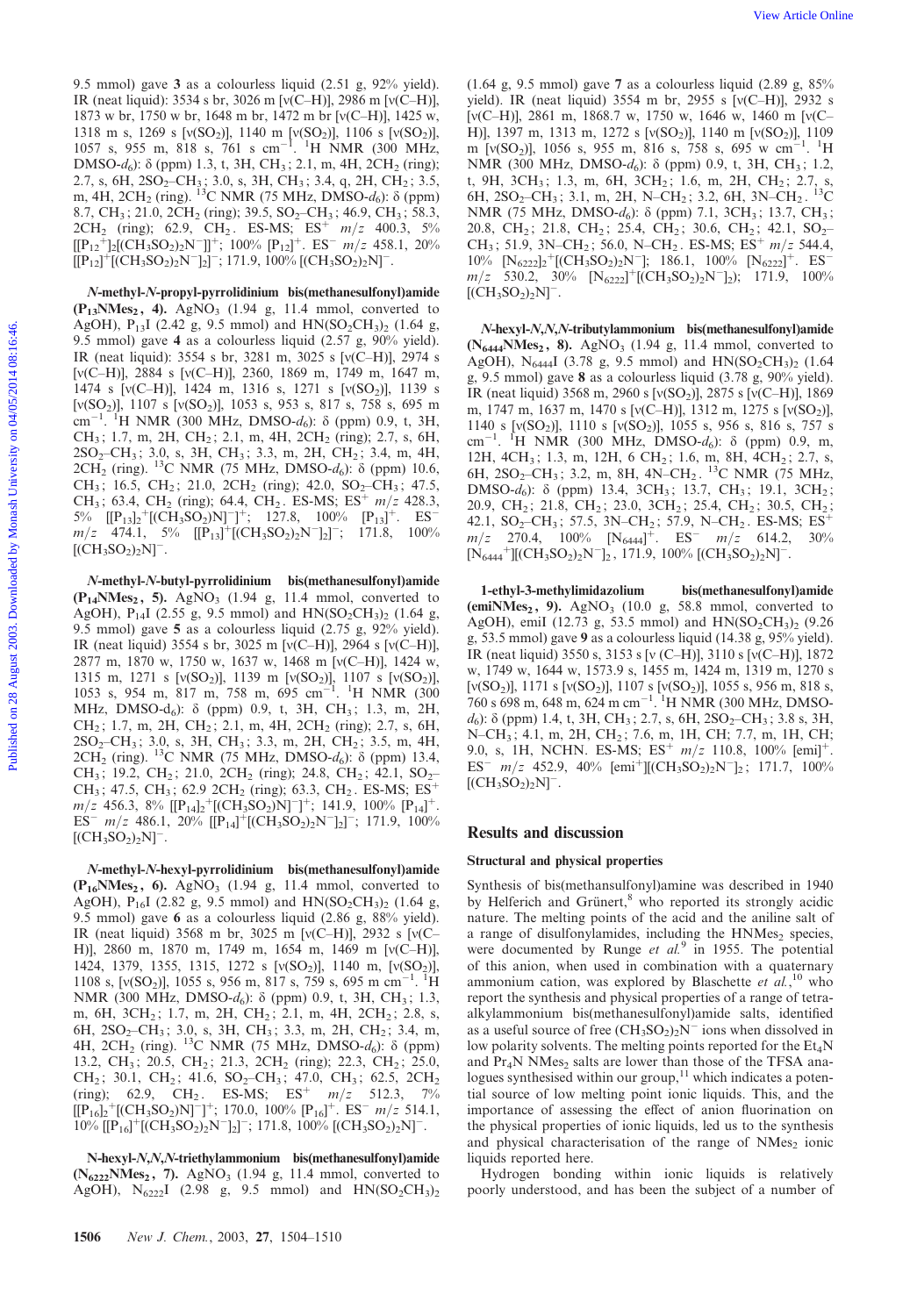investigations.<sup>12</sup> The chemical shift of the C(2)–H proton of the imidazolium cation in ionic liquids has been reported to be related to the extent of hydrogen bonding within the liquid, with a downfield shift occurring on increased hydrogen bonding.<sup>2</sup> While it is important to note that this may also be affected by factors such as concentration and cation–cation interactions, it is interesting to note that the chemical shift of the C(2)–H proton of the emiNMes<sub>2</sub> species is 9.45 ppm in CDCl<sub>3</sub>, a considerable downfield shift from 8.8 ppm of the analogous TFSA species under the same conditions. This indication of significantly increased hydrogen bonding in the non-fluorinated species is consistent with our other observations, as detailed below, and with the water miscibility of the series.

The effect of anion fluorination on the thermal properties of the ionic liquids was investigated using differential scanning calorimetry (DSC). Typical DSC thermograms for the  $NMes<sub>2</sub>$ compounds are shown in Fig. 1. Data for the  $NMes<sub>2</sub>$  compounds prepared here are compared with the corresponding TFSA compounds, Table 1. The glass transition temperatures, evidenced in the thermograms, rise with increasing alkyl chain length within the N-alkyl-N-methylpyrrolidinium salt series. This trend is also seen in the tetraalkylammonium salts, although these are relativly low-energy transitions. The glass transition temperatures are all approximately  $30^{\circ}$ C above those of the equivalent TFSA salts (Table 1).

The only melting point evidenced in the DSC thermograms was for the  $P_{11}NMes_2$  salt, even when the samples were cooled very slowly to encourage crystallisation. The crystallisation can be seen as an exothermic transition in the DSC thermogram of the  $P_{11}NMes_2$  salt at  $-10^{\circ}C$ , whereas there are no equivalent transitions in the thermograms of any of the other NMes<sub>2</sub> species. The dimethylpyrrolidinium salt melts over a broad temperature range, between 40 and  $55^{\circ}$ C, which is considerably lower than that of the fluorinated analogue  $(132^{\circ}C)^{21}$  Similarly, the P<sub>12</sub>NMes<sub>2</sub> species is liquid at room temperature, whereas the  $P_{12}TFSA$  species melts at 86 °C. This is likely to be predominantly a result of the significantly lower mass of the anion in the non-fluorinated case (some 38% lower anion weight), which clearly overcomes the effects of any changes in the electrostatic interactions. In the absence of hydrogen bonding, this would also be reflected in a lower glass transition temperature. However, while the melting point of a species is sensitive to features that are present in both the liquid and solid states, such as molecular mass, the Tg is affected by the physical properties of the liquid only, i.e. increased hydrogen bonding, thus Tg rises. This explains the initially surprising result, that use of the non-fluorinated anion results in a simultaneous drop in melting point and rise in Tg. The different basicities of the anions can also be expected to play a role in determining the melting point of the species. The HNMes<sub>2</sub> species is a weaker acid  $(pK_a 2.85)^{10}$  than



Fig. 1 DSC traces of the bis(methanesulfonyl)amide ionic liquids.

Table 1 Comparison of the glass transition temperatures of the fluorinated and non-fluorinated amide salts

|            | $Tg$ <sup>o</sup> C |                  |
|------------|---------------------|------------------|
|            | NMes <sub>2</sub>   | $TFSA^{2,11,21}$ |
| $P_{11}$   | $-58$               |                  |
| $P_{12}$   | $-64$               | $-102$           |
| $P_{13}$   | $-63$               | $-90$            |
| $P_{14}$   | $-58$               | $-87$            |
| $P_{16}$   | $-55$               | $-87$            |
| $N_{6222}$ | $-54$               | $-81$            |
| $N_{6444}$ | $-42$               | $-88$            |
| emi        | $-50$               | $-95$            |

bis(trifluoromethanesulfonyl)amine  $(pK_a = 1.7)^{13}$  and thus forms a stronger conjugate base. This is expected to result in a greater degree of hydrogen bonding to the cation.

The lower densities of the  $NMes<sub>2</sub> species (Table 2) reflect the$ fact that the molecular volume of the anions is similar but the mass of the fluorine is greater.

A particularly significant effect of loss of anion fluorination on the physical properties of these ionic liquids is the effect on the viscosity. A combination of very slightly decreased anion size, less diffuse charge and large increase in hydrogen bonding within the salts results in a surprisingly large increase in viscosity (Table 2). The significant changes in viscosity and glass transition temperature clearly indicate the significant influence of anion fluorination on the liquid state of these compounds. X-ray crystallographic analysis allows some assessment of the differences in the solid state, by comparison of the solidstate structures of  $P_{11}NMes_2$  (Fig. 2) and  $P_{11}TFSA.<sup>14</sup>$  In both structures, the anion is in a *trans* configuration, but in the non-fluorinated species, the C–S–S–C torsion angle is reduced, from 173.4° to 147.4°. There is also a significant decrease  $(0.067 \text{ Å})$  in the S–C bond length in the absence of fluorination and other bond lengths reflect the electronegativity of the hydrogen vs. fluorine atoms. There is a small increase in the N–S and S–O bond lengths in the absence of fluorination for the same reason. These changes in bond lengths are consistent with those observed in the previously reported  $[Me_2NH_2]$ [N- $(SO_2CH_3)_2$ ] structure, although in this complex the C–S–S–C torsion angle is further reduced, to just  $130.7^{\circ}$ .<sup>15</sup> Procedurations.<sup>13</sup> The chemical shift of the City II protes of Table 1. Comparison of the glass compensate of believes the interest of the computer of the computer of the computer of the computer of the computer of the c

> The more significant effect of anion fluorination within these species is its influence on the degree of interaction between the anion and the cation. This directly affects the melting point of the species—more cation–anion interaction would clearly be expected to increase the melting point. Both the dimethyl pyrrolidinium NMes<sub>2</sub> and TFSA structures show significant O–H interactions between the  $SO<sub>2</sub>$  groups of the anion and the hydrogen atoms of the cation, and both show one significant anion–cation N $\cdots$ H interaction (Tables 3 and 4 for the NMes<sub>2</sub> and TFSA species respectively). However, the difference in the two structures lies in the interactions to the  $CF_3$  or  $CH_3$  groups of the anion. In the TFSA structure, the  $CF_3$  groups form an  $F \cdot H - C$  interaction with neighbouring cations, where the donor is the C–H of the cation and the acceptor is the electronegative fluorine atom on the anion (shown in the first three entries in Table 4). However, in the  $NMes<sub>2</sub>$  structure, a

Table 2 Densities and viscosities of selected  $NMe<sub>2</sub>$  and TFSA ionic liquids

|                 |                   | Density/g $mL^{-1}$              |                   | Viscosity/cP $(20^{\circ}C)$ |  |
|-----------------|-------------------|----------------------------------|-------------------|------------------------------|--|
| Cation          | NMes <sub>2</sub> | <b>TFSA</b>                      | NMes <sub>2</sub> | <b>TFSA</b>                  |  |
| $P_{14}$<br>emi | 1.280<br>1.343    | $141^{21}$<br>1.520 <sup>2</sup> | 1680<br>787       | 85 $(25^{\circ}C)$<br>34     |  |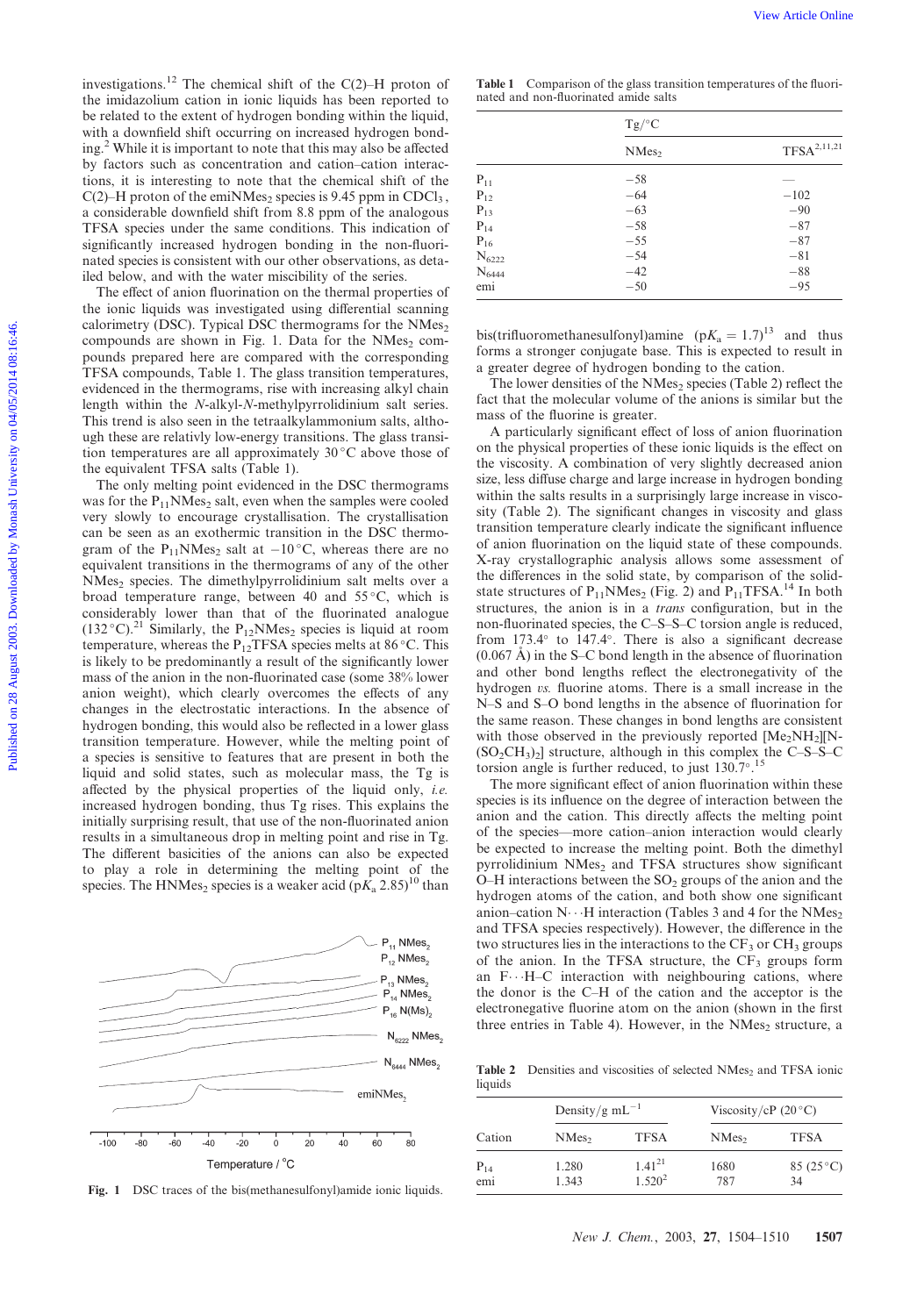

Fig. 2 The solid state structure of N,N-dimethylpyrrolidinium bis(methanesulfonyl)amide.

 $C-H \cdot \cdot O$  interaction is present, where the donor is the C–H of the anion, and the acceptor is the electronegative oxygens of neighbouring anions (shown in the first two entries in Table 3). Thus, in the latter structure the hydrogen bonding gives rise to an attractive anion–anion interaction, as well as the cation– anion interactions. The shortest cation–anion  $N \cdots N$  interaction distance (representing the distance between the nominal centres of positive and negative charge) within the TFSA structure is 4.54 Å compared to 4.02 Å in the NMes<sub>2</sub> structure. This is predominantly a reflection of the less diffuse anion charge in the latter species, which results in a greater charge on the nitrogen of the NMes<sub>2</sub> than in the TFSA species. Thus, despite the hydrogen bonding and stronger  $N \cdot \cdot N$  interactions providing a stronger electrostatic interaction, the melting point of the NMes<sub>2</sub> species is still lower, suggesting that it is the lower mass of the anion that is the predominant effect.

#### Thermal and electrochemical properties

The thermal stability of the ionic liquids was assessed using rising temperature thermogravimetric analysis (TGA). The TFSA ionic liquids are known to be particularly thermally stable, so assessment of the importance of anion fluorination to this thermal stability was deemed of particular interest. The thermal stability of the species also has important ramifications in determining any possible applications of the  $NMes<sub>2</sub>$ ionic liquids. The TGA plots for representative NMes<sub>2</sub> and TFSA salts are shown in Fig. 3.

Thermal analysis shows that in the absence of anion fluorination the thermal stability of the ionic liquids is significantly reduced. The pyrrolidinium and imidazolium NMes<sub>2</sub> species are approximately  $150^{\circ}$ C less stable than the TFSA analogues.

Table 3 Distances and angles of the close contacts within the N,Ndimethyl pyrrolidinium bis(methanesulfonyl)amide structure

| $D-H \cdots A$                                                             | Distance<br>$(H \cdots A)/A$ | Distance<br>$(D \cdots A)/A$ | <b>Bond Angle</b><br>(DHA)/° |
|----------------------------------------------------------------------------|------------------------------|------------------------------|------------------------------|
| $C(7)$ -H(7C) $\cdots$ O(1) <sup>a</sup>                                   | 2.58(2)                      | 3.121(2)                     | 116(1)                       |
| $C(7) - H(7A) \cdots O(3)^{a}$                                             | 2.68(2)                      | 3.599(2)                     | 171(2)                       |
| $C(5) - H(5A) \cdots O(2)$                                                 | 2.36(2)                      | 3.232(2)                     | 154(1)                       |
| $C(1) - H(1B) \cdots O(1)$                                                 | 2.56(2)                      | 3.062(2)                     | 111(1)                       |
| $C(6) - H(6B) \cdots O(3)$                                                 | 2.57(2)                      | 3.465(2)                     | 158(1)                       |
| $C(2) - H(2A) \cdots O(2)$                                                 | 2.63(2)                      | 3.504(2)                     | 151(1)                       |
| $C(6) - H(6C) \cdots O(1)$                                                 | 2.70(2)                      | 3.049(2)                     | 101(1)                       |
| $C(5)-H(5C)\cdots O(3)$                                                    | 2.69(2)                      | 3.570(2)                     | 152(1)                       |
| $C(4) - H(4A) \cdots N(2)$                                                 | 2.50(2)                      | 3.422(2)                     | 162(1)                       |
| $D =$ donor, $A =$ acceptor. <sup><i>a</i></sup> anion-anion interactions. |                              |                              |                              |

This is a reflection of the chemical stability of the species (in this case, how readily volatile degradants are formed) as opposed to the melting point, which is a reflection of the strength of the attractive forces between the molecules. Significantly, both the melting point and the thermal stability are lower in the non-fluorinated species.

The thermal stability of the  $NMes<sub>2</sub> tetraalkylammonium$ salts was reported by Blaschette  $et$  al. in their original publication.<sup>10</sup> They observed alkyl transfer from the tetraalkylammonium cation at temperatures ranging from 200 to  $250^{\circ}$ C, with the thermal stability depending on the nature of the cation  $(Bu_4N > Et_4N > Me_4N > MeEt_3N)$ . This is slightly lower than the decomposition temperatures observed for the ionic liquids reported here. Our investigations have found that the heavier HexBu<sub>3</sub>N species is thermally stable to *ca*. 275 °C (Fig. 3, middle trace), and the imidazolium and pyrrolidinium species are even more stable. Analysis of the decomposition products of emiNMes<sub>2</sub> by pyrolysis mass spectroscopy at  $300^{\circ}$ C show the presence of MeN $(SO_2CH_3)_2$  and EtN $(SO_2CH_3)_2$ , probably formed by alkyl transfer. The analogous products are not observed in the emiTFSA spectrum at  $300^{\circ}$ C, but are observed when the pyrolysis temperature is increased to 700 °C. This is discussed further in a separate publication.<sup>16</sup> In addition to being less thermally stable, the  $NMes<sub>2</sub>$  species were also observed to be less electrochemically stable than the TFSA analogues (Table 5). The electrochemical stability of the non-fluorinated anion is lower, with oxidation of the  $NMes<sub>2</sub>$  anion occurring approximately 1 V lower in potential than for the TFSA anion. The nature of the anion can also affect the electrochemical stability of the cation, as evidenced here, with a further 0.5 to 1 V increase in the reduction potential of the cation. Both cyclic voltammograms are featureless

Table 4 Distances and angles of the close contacts within the  $N$ , $N$ dimethyl pyrrolidinium bis(trifluoromethanesulfonyl) amide structure, calculated from the crystallographic data published by Forsyth et al.<sup>14</sup> All interactions are cation–anion

| $D-H \cdots A$                        | Distance<br>$(H \cdots A)/A$ | Distance<br>$(D \cdots A)/\dot{A}$ | Bond Angle<br>(DHA)/° |
|---------------------------------------|------------------------------|------------------------------------|-----------------------|
| $C(4) - H(4B) \cdots F(4)$            | 2.58(2)                      | 3.434(2)                           | 147(2)                |
| $C(3) - H(3A) \cdots F(6)$            | 2.64(3)                      | 3.594(3)                           | 173.0(2)              |
| $C(2) - H(2B) \cdots F(5)$            | 2.63(3)                      | 3.501(3)                           | 167.0(2)              |
| $C(3)$ -H(5C) $\cdots$ O(3)           | 2.66(2)                      | 3.507(3)                           | 153(2)                |
| $C(6)-H(6B)\cdots O(1)$               | 2.64(2)                      | 2.934(3)                           | 109(2)                |
| $C(4)$ -H(4B) $\cdots$ O(4)           | 2.65(2)                      | 3.450(3)                           | 142(2)                |
| $C(1)$ -H(1A) $\cdots$ O(2)           | 2.31(2)                      | 3.199(2)                           | 161(2)                |
| $C(6) - H(6A) \cdot \cdot \cdot O(3)$ | 2.42(2)                      | 3.324(3)                           | 161(2)                |
| $C(5) - H(5A) \cdots N(2)$            | 2.64(2)                      | 3.557(3)                           | 159(2)                |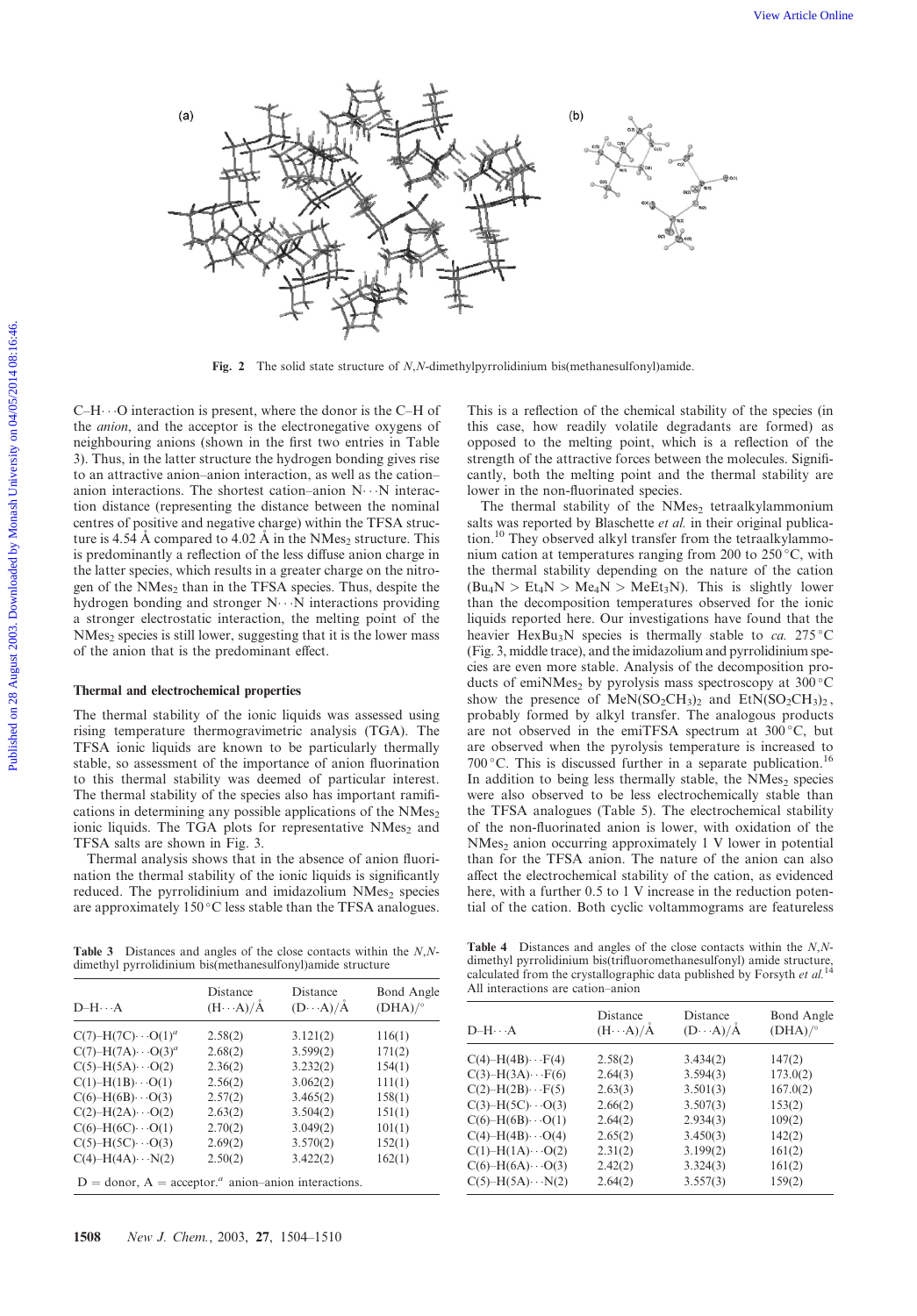

Fig. 3 TGA traces of three  $NMes<sub>2</sub>$  and TFSA salts.

between the oxidation and reduction limits (Fig. 4). As observed for the TFSA and other ionic liquids, the imidazolium cation is less electrochemically stable than the pyrrolidinium or tetraalkylammonium species. The electrochemical window of the latter two species, although smaller than that of the TFSA series, is still in excess of 4 V—large enough for a wide range of electrochemical applications.

If the applicability of the Stokes–Einstein equation to ionic liquids is assumed, the conductivity of an ionic liquid is predicted to be directly proportional to its density and inversely proportional to its formula weight and viscosity.2,17 On changing to the non-fluorinated anion, the conductivity drops considerably. Thus, the decrease in density and the large increase in viscosity overshadow the decrease in formula weight, which should be beneficial to the conductivity. The applicability of the Stokes–Einstein equation to ionic liquids has been questioned, $18$  however, in this context, for the empirical comparison of two different ionic liquid species it is believed that this treatment is valid.

This relationship between viscosity and conductivity of a liquid is the basis of the Walden rule. This has recently been discussed in the context of ionic liquids by Angell et  $al$ , <sup>19</sup> who showed that many ionic liquids lie on what is described as an "ideal" Walden product line on a plot of log equivalent conductivity vs. log inverse viscosity. This is also true, at room temperature, for the two systems studied here. Angell et al. have also investigated the dependance of the cohesion of the salts, indicated by the glass transition temperature, and the molar volumes, of a range of ionic liquids and it is interesting to note that the NMes<sub>2</sub> species that we report show a significant deviation from the general trend that they observed. This again serves to emphasise the over-riding effect that hydrogen bonding has on the glass transition temperature of these systems.

Table 5 The effect of anion fluorination on the electrochemical properties of the ionic liquids

| Cation     | Electrochemical<br>window/V |                   | Conductivity/<br>mS cm <sup>-1</sup> (25 °C) |                 |
|------------|-----------------------------|-------------------|----------------------------------------------|-----------------|
|            | NMes <sub>2</sub>           | <b>TFSA</b>       | NMes <sub>2</sub>                            | <b>TFSA</b>     |
| $P_{13}$   | $-2.25$ to $+2$             |                   |                                              |                 |
| $P_{14}$   | $-2$ to $+2$                | $-3$ to $+3^{21}$ | 0.07                                         | $2.2^{21}$      |
| Emi        | $-1.5$ to $+1$              | $-2$ to $+2.5^2$  | 0.17                                         | 8.8 $(20 °C^2)$ |
| $N_{6444}$ | $-3$ to $+2$                |                   | 0.005                                        | $0.16^{11}$     |
| $N_{6222}$ |                             | $-3$ to $+3$      |                                              |                 |



Fig. 4 Cyclic voltammograms of the NMes<sub>2</sub> salts.

The effect of anion fluorination on the physical properties of these ionic liquids was further explored by measuring the solubility of carbon dioxide in the two imidazolium-based species. The gas absorption capability of an ionic liquid is of interest in some potential applications of these species. A large percentage of synthetic reactions, such as hydrogenation, oxidation etc., involve the use of dissolved gases, and the solubility of these gases may be the rate limiting factor in these reactions.

Gas absorption studies show a relatively high solubility of  $CO<sub>2</sub>$  in both ionic liquids, with Henry's Law constants of  $76 \pm 8$  atm for emiNMes<sub>2</sub> and  $47 \pm 6$  atm for the emiTFSA species at  $20^{\circ}$ C. These values are comparable to those of Anthony et al.,<sup>20</sup> who report a Henry's Law constant of 53.4  $\pm$ 0.3 bar ( $\equiv$ 52.7  $\pm$  0.3 atm) for CO<sub>2</sub> in bmimPF<sub>6</sub> at 25 °C (NB: a low Henry's law constant indicates high gas absorption). Interestingly, it is clear that the  $CO<sub>2</sub>$  absorption capability of the ionic liquid decreases in the absence of anion fluorination. The solubility of a gas is governed by a combination of the polarisability of the gas and the dispersion forces and chemical interactions between the gas and the solvent. The relative influence of each of these factors differs with the nature of the gas and the solvent involved. The increased solubility of  $CO<sub>2</sub>$  in the TFSA ionic liquid compared to the NMes<sub>2</sub> species is postulated to be a reflection of a greater interaction between the  $CO<sub>2</sub>$  and the TFSA anion.<sup>20</sup>  $CO<sub>2</sub>$  has a large quadrupole moment and therefore dissolution may be more energetically favourable in a solvent where the anion charge is more diffuse. This also has important implications in the potential applications of these ionic liquids, as the hydrogen bonding in the NMes<sub>2</sub> series may enable the dissolution of a variety of inorganic and organic compounds that are insoluble in the TFSA series.

#### **Conclusions**

Utilisation of the bis(methanesulfonyl)amide anion yields a particularly low melting, hydrophilic, glass forming series of ionic liquids. This anion produces a significant increase in hydrogen bonding, as evidenced by a significant rise in the glass transition temperature and a concurrent increase in viscosity. This, in turn, produces a significant drop in conductivity. The lack of anion fluorination also results in a decrease in thermal and electrochemical stability of the corresponding salts. Analysis of the crystal structure of the dimethyl pyrrolidinium salts reveals anion–anion close contacts not present in the TFSA structure, in addition to a significantly shorter cation– anion  $N \cdot \cdot N$  distance. The diffuse nature of the charge on the TFSA anion is commonly cited as the reason for the low melting point of these ionic liquids. However, the effect of a